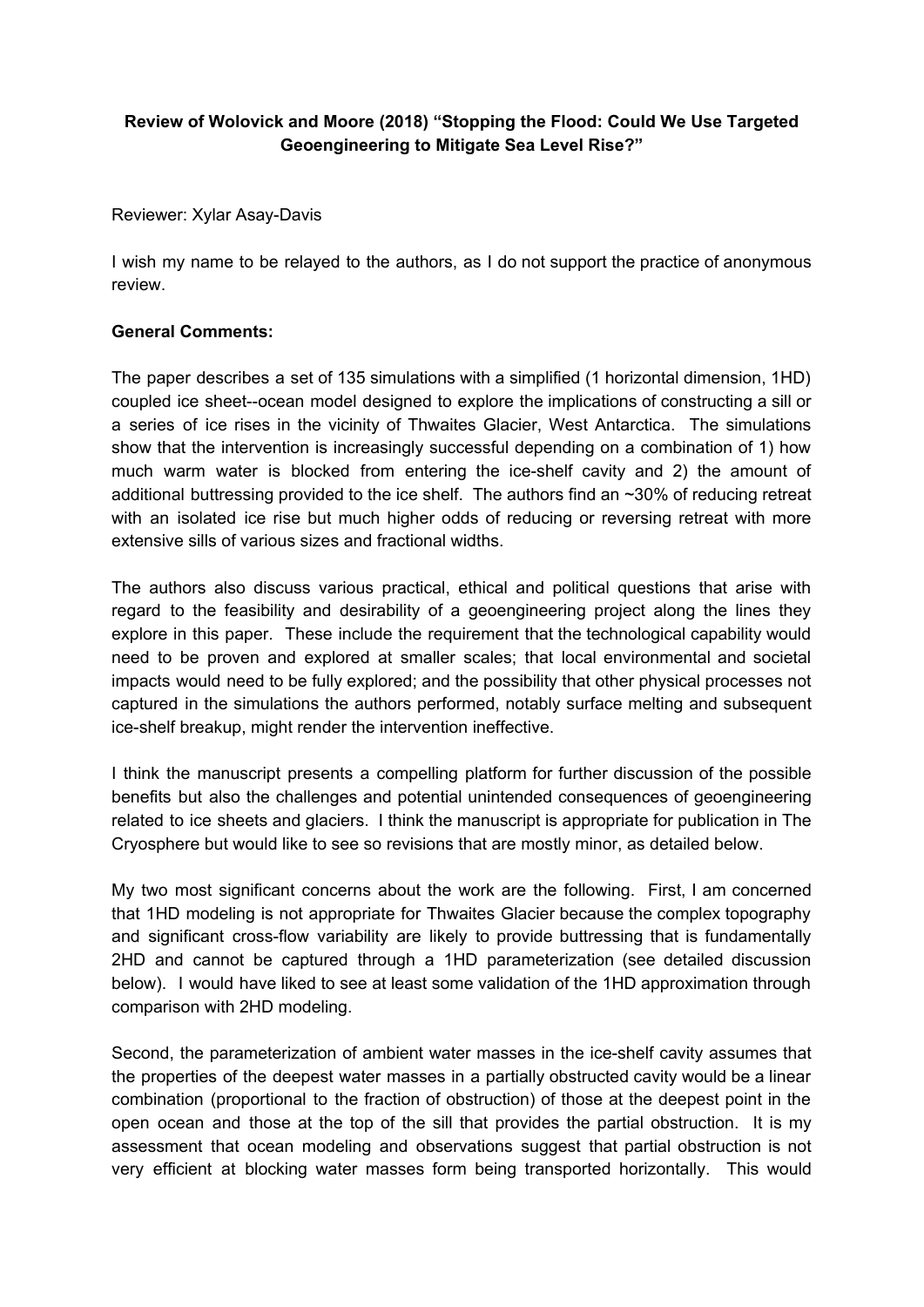suggest that the warmer, deeper water mass would likely fill the deeper parts of the cavity even when most (but not all) of the width of the cavity is blocked by a sill. For many ice shelves around Antarctica, troughs either near the continental shelf break or beneath the ice shelf itself provide efficient pathways for warm water to enter ice-shelf cavities even when these troughs represent only a small fraction of the width of the shelf. To me, this suggests that a re-interpretation of the results with 50% sill blockage may be required. Again, see details below.

# **Specific Comments:**

p. 1 l. 2: "Thwaites Glacier, West Antarctica, is the largest individual source of future sea level rise". This needs to be reworded slightly, I think. You say later of Thwaites undergoing MISI, "We regard this hypothesis to be probable but not yet proven." It seems like the abstract could use similar qualification like "will likely be" or "is projected to be".

p. 1 l. 3 "coupled ice–ocean flowband simulations". In my experience, "flow band" is a meaningful term in 2D "side-view" ice-sheet modeling that parameterizes the 3rd dimension (e.g. Price et al. 2017, doi: 10.1029/2006JF000724) but it is not used in ocean modeling as far as I'm aware. So I would suggest coming up with a different term to describe the coupled model (2D; quasi-2D; 2D, side-view; or something like that).

Fig. 1: I rarely say this but I think some of the text may be too big in this figure. Particularly the titles of each panel seem too large. Also, you use uppercase letters for panels in Figs. 1, 2 and 5 but lowercase for Figs. 3 and 4. I much prefer lowercase (which seems to be standard) but more importantly would like to have consistent numbering

Fig. 2: I would leave a bit more space between each panel title and the panel itself. Also, I found it distracting that the titles seem to be in a different font from the other text (though this may just be an odd boldface font).

p. 3 l. 12-13: "There is also uncertainty about whether the ocean forcing that (may have) pushed the ice sheet over the edge was caused by human activity (Steig et al., 2012)" I would recommend citing a other papers that make this case more forcefully: Turner et al. 2017 DOI:10.1002/2016RG000532 (see Sec. 6. Attribution of Recent Changes in the ASE). The recent evident that Pine Island began its present retreat before the 1940s (Smith et al. 2016, DOI:10.1038/nature20136) might point to a lower likelihood that anthropogenic forcing played a role in that glacier's retreat.

p. 3 l. 13-15: "We proceed with the understanding that the societal consequences of a collapse will be the same regardless of whether or not humanity is responsible." This point is well stated.

p. 3 l. 17, p. 4 l. 2: I hate to keep pushing you to equivocate more but I would suggest changing "would" to something like "would, by some estimates". I know this is implied by the citations you give but with projections in general and cost estimates in specific it doesn't hurt to be explicit about what we know vs. what can only be an approximation.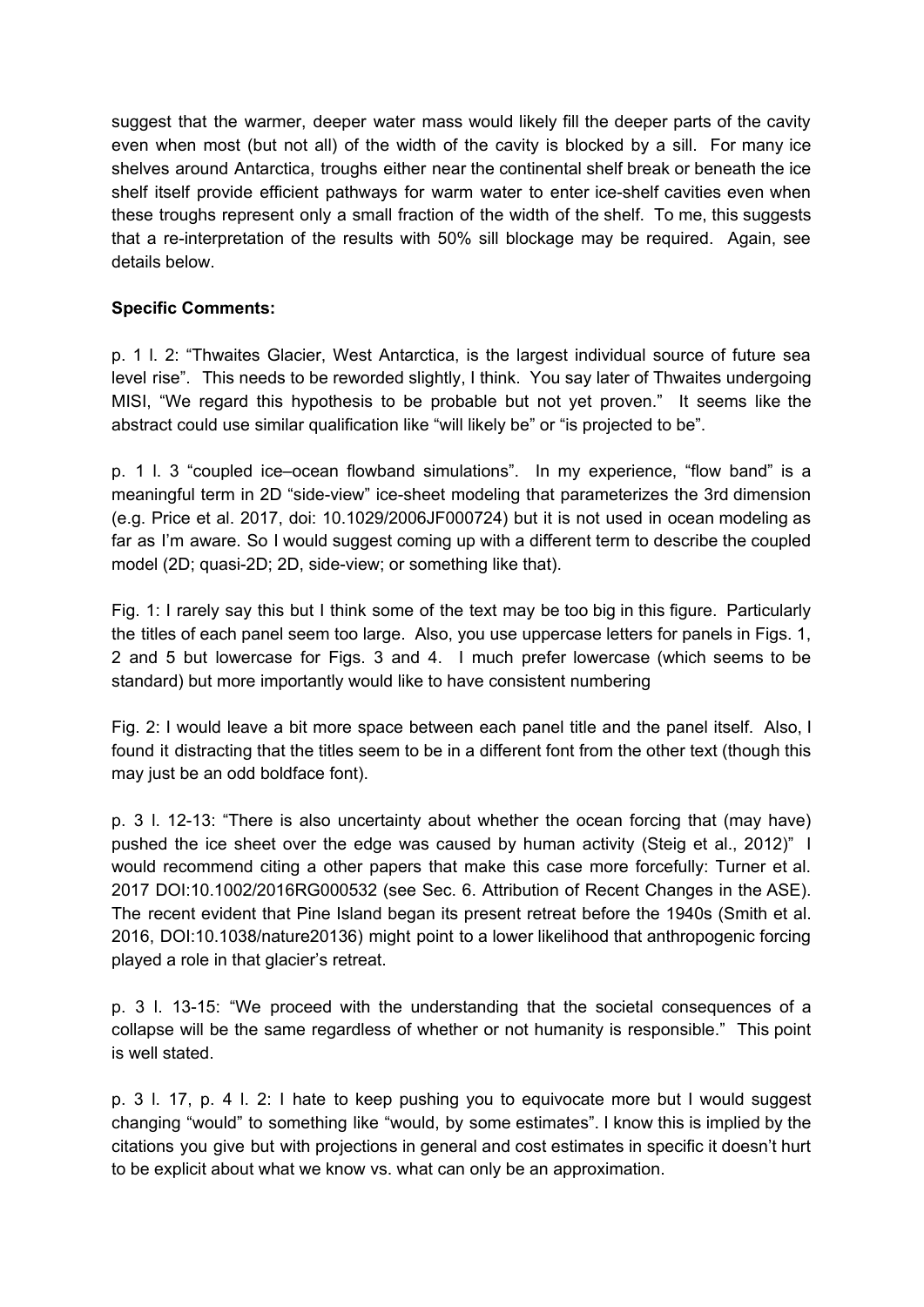p. 4 l. 17: Are other glaciers "less challenging" simply in being smaller, or are there other aspects that make Thwaites particularly challenging? If the latter, maybe mention something about these explicitly (or tell the reader you'll get to them later).

p. 4 l. 21: "merely piles of aggregate on the ocean floor". Would aggregate be strong enough to remain intact as the ice re-advances over it? Or might the artificial sill be weak and therefore short-lived? These are engineering challenges that are probably beyond the scope of this paper but they may figure into the feasibility if building an artificial sill strong enough to serve as an ice rise turns out to be cost-prohibitive.

p. 4 l. 27: "We use the least complex model that can address this question…" I get that you wanted to use a simple tool. I get, also, that it's kind of a first cut, a feasibility study. But I do wonder if the answers might not be totally different in a model that can fully represent buttressing and also the lateral variability of the topography. I guess I'm concerned that the model might be a little *too* simple to be able to give you a reliable answer to your questions. The flowband model is likely more prone to MISI (both is the sense of unstable retreat and unstable readvance) than a 3D model because of the fact that buttressing is parameterized as a drag or a change in viscosity. Furthermore, the nature of buttressing represented in a 1HD model is fundamentally different from that in a 2HD model (Gudmundsson et al. 2012 DOI: 10.5194/tc-6-1497-2012). Ideally, you would validate a few of your 135 model runs with a 2HD model. If that is too much to ask, I would suggest that you include here or in the discussion a thorough airing of these potential limitations of your 1HD model, in which much of the introduction and discussion material in Gudmundsson et al. (2012) is likely relevant.

p. 6. l. 15-16: "For the 50% blockage experiment, the ocean properties forcing the sill model were a linear combination of the properties at the sill top and the far–field stratification." Could you explain this choice further? Ocean dynamics is typically mostly horizontal, suggesting that the deepest water mass would flood the cavity for any percentage less than 100% sill blockage (assuming the percentage is meant to represent a horizontal fraction of the channel width that is covered by a sill). I do not think the the choice to have colder water in the cavity because a sill blocking 50% of the channel width is not consistent with observations or modeling of ocean dynamics in similar topographies. The warmer, denser water is perfectly content to flow around the obstacle and fill the region behind it, preventing the cooler, less dense water from descending over the sill to mix at depth. I think your 50% simulation is more representative of the behavior if you had a sill that was half as high (at least from the ocean's perspective) but covered the full width.

p. 7 l. 3-6: "The price of this feature is that our model cannot include the marine ice cliff instability, which could play an important role in accelerating West Antarctic collapse (DeConto and Pollard, 2016)." I didn't follow this argument. Are you saying that you wouldn't get accelerated calving for large cliffs because you would have a slow calving rate rather than a fast one for large H compared with  $H_0$ ?

"However, this feature also guaranteed that our model never produced unphysically large ice cliffs in the first place, so in practice this was not an issue." Some in the field would dispute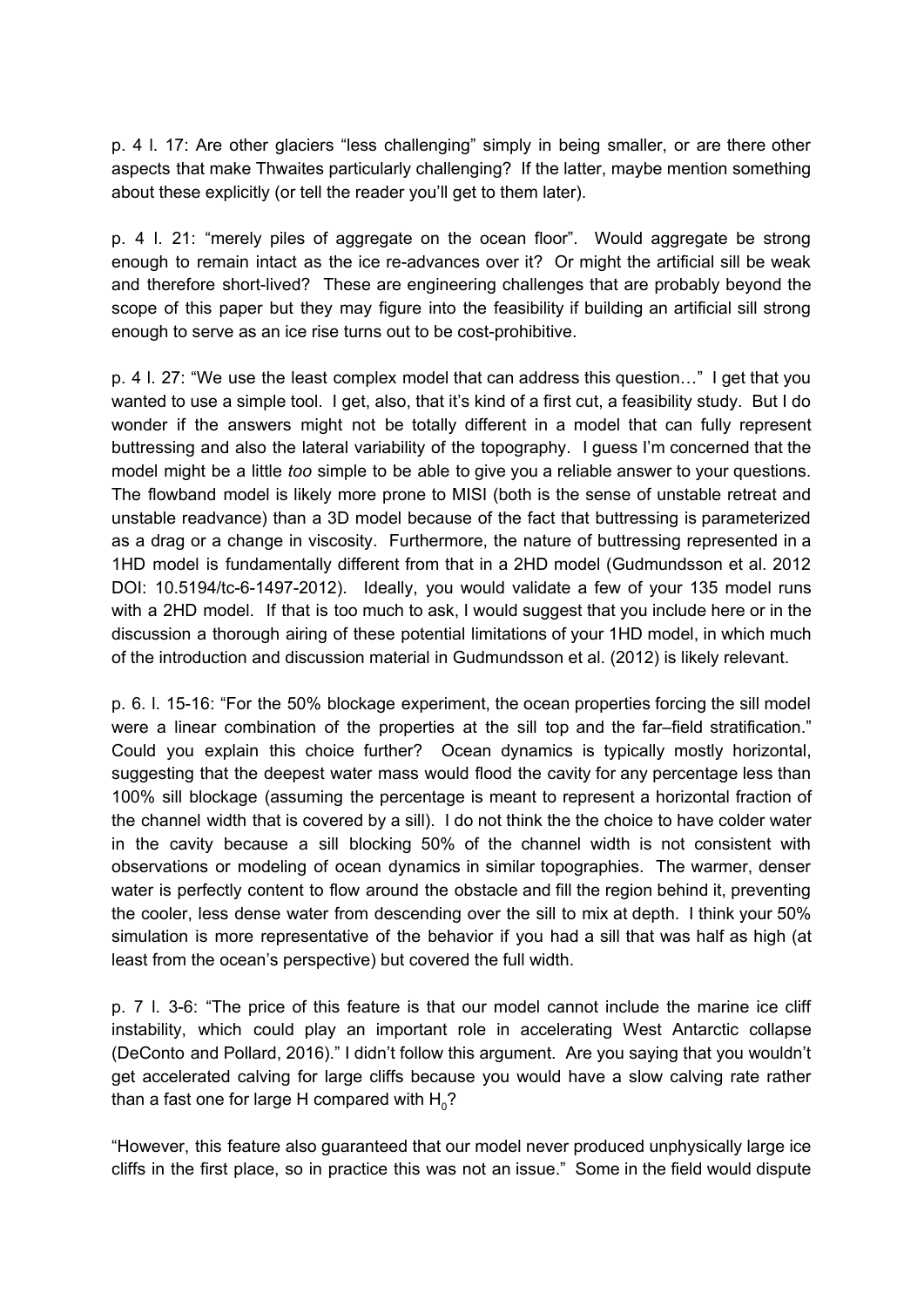the implication that MICI requires "unphysically large ice cliffs." While that may be true, I think wading into that particular controversy is beyond the scope of this paper and should probably be left out.

Over all, found these two sentences to be strange. You suggest you're missing a potentially important bit of calving physics if you encounter large ice cliffs but then dismiss it because your calving parameterization is such that you never do encounter large cliffs. Should we be relieved or does that just point to more potentially missing physics in your calving parameterization?

Fig 4: All fonts seem giant, but maybe this figure is meant to be smaller in the published version? As in Fig 2, the title font seems weird compared with the non-bold font and titles seem really close to the top of each panel.

p. 7 l. 30-33: These two sentences come as something of a non-sequitur. I presume the point is that you simply prescribed a change in the thermocline depth because you didn't feel you could derive changes from CMIP5 simulations. Even so, it's not clear where the justification for the 200-300 m shoaling comes from.

p. 7 l. 32: Another appropriate citation here would be Little and Urban (2016, DOI: 10.1017/aog.2016.25).

p. 9 l. 1-3: "For lower blocking percentages, the water properties behind the sill were a linear combination of the far–field stratification and the water properties at the sill top." Same complaint as on p. 6: This doesn't seem consistent with ocean dynamics.

Fig 6: I think both the y axis and the quantity being plotted in color need further explanation. Presumably the y axis is representing the percentage of model runs with that rate of sea level rise *or lower*, correct? Otherwise I really don't understand the y axis. Regarding the color map, is this the instantaneous rate the moment regrounding occurs? Or at the end of the 1000 year simulation? Or averaged over some time?

p. 12 l. 6-7: "With knowledge of the route of ocean currents in the sub-ice cavity, it may be possible to get the water–blocking performance of a continuous sill with less material." For the reasons I discussed above, this seems unlikely to me. Ocean water at depth is efficient at flowing around obstacles. It is energetically very favorable to flow along constant density surfaces and a partial blockage is unlikely to impede the flow or reduce the temperature of water in the cavity in a way that significantly reduces melting.

p. 13 l. 14-`5: "and it would have only a 30% probability of success"  $\rightarrow$  "and our results suggest that it would…" or something along those lines.

p. 13 l. 24-25: "How should the citizens of low–lying nations value ocean circulation in the sub–ice cavities of the Amundsen Sea?" Perhaps the ambiguity is intentional but it is not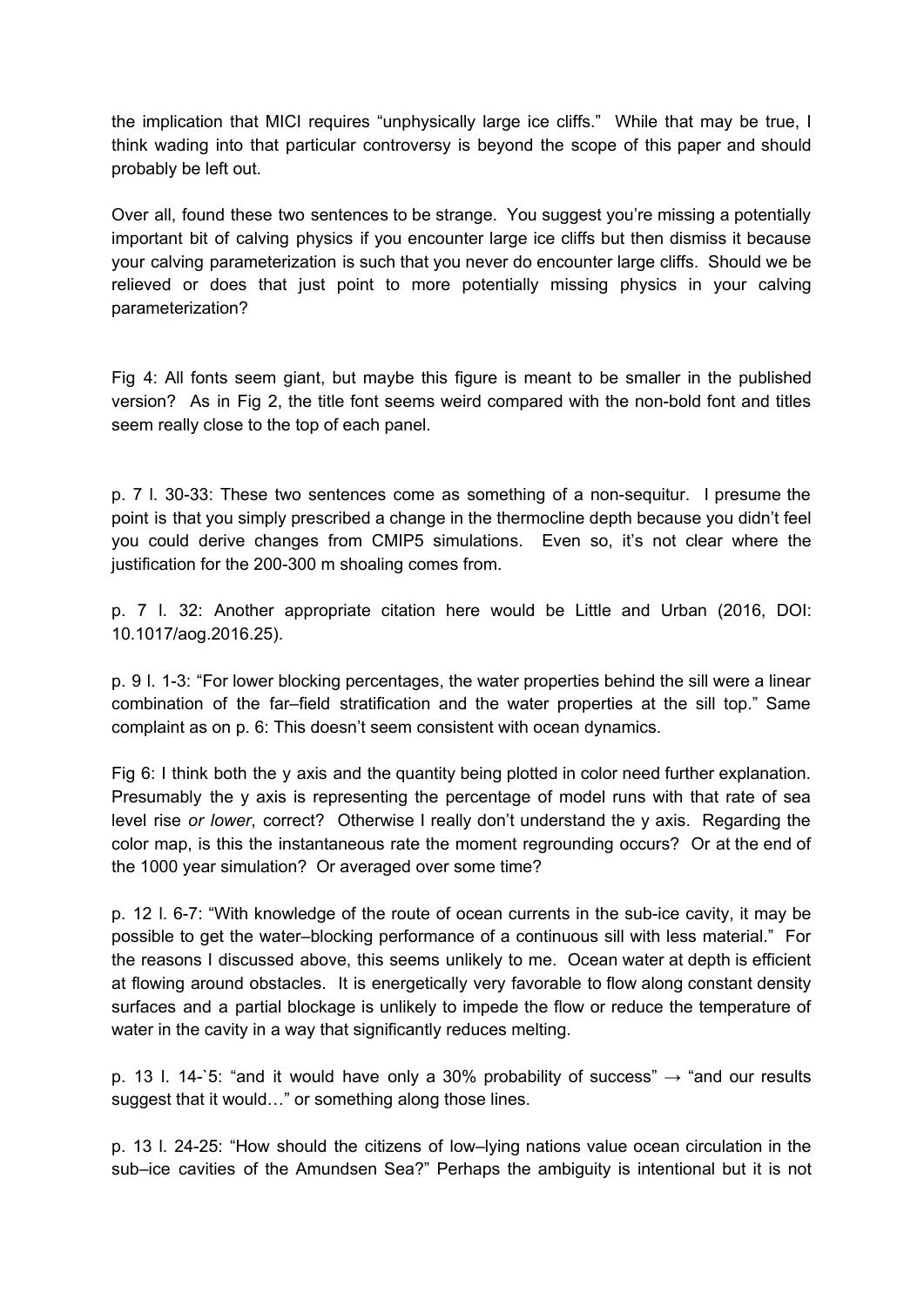clear what you mean by "value". Do you mean monetary value (or at least a tangible value that can be monetized) or something more intangible and cultural, political or otherwise sociological?

p. 13 l. 24-25: "How much should the international community be willing to spend on the basal water pressure of important outlet glaciers?" I don't follow this question. Up until now, basal hydrology didn't figure into this discussion and it is not clear to me that there are any known or proposed interventions that would affect basal water pressure in a controlled way. So I am not aware of any way in which the international community could spend money on basal water pressure in any meaningful way. If the intention is to posit a fanciful means of further geoengineering ice sheets and glaciers, that probably needs to be made more explicit.

p. 13 l. 32-33: "However, in this case simplicity may be a virtue." I don't find that this case is made sufficiently to warrant this statement. Presumably the virtue is that you are able to perform well over 100 simulations with different model configurations. But I don't think the implications of these simplifications are sufficiently explored.

"Our ice model is mostly the same as the 1D model that Schoof used to define the modern theoretical understanding of the MISI (Schoof, 2007)." A lot of literature (notably Gudmundsson et al. 2012, mentioned above) has explored the limitations of the 1HD understanding of MISI as well as 1HD approximations of 2HD buttressing.

p. 14 l. 1-2: "The exact values of collapse timing, sea level rise rate, and "point of no return" (the date at which an intervention would no longer be effective) will change with more advanced models, different forcings, and different intervention designs." I think this sentence implies that differences between 1HD and 2HD modeling are likely to be in the small details. I don't think this is well established, and I would not be surprised to see qualitative changes in behavior (e.g. reduced MISI but also potentially increased difficulty re-advancing with new pinning points) with a 2HD model compared with the 1HD model used here. I feel like the tone of this sentence kind of undermines the point made just above that, "The designs we considered were very simple and our reduced dimensional model may miss important elements of the ice–ocean system."

p 14-15: I really appreciated this discussion of the political and ethical implications of this work. It is atypical of a paper in The Cryosphere but it a vital part of a discussion of a new potential geoengineering project.

p. 15: "Code availability. Model code available from the authors by request." Do you have a compelling reason for not making the code publicly available? If so, in my view, this should be state here. If not, I think the code should be made public (even if in an unsupported and perhaps poorly or undocumented form). I realize this is not the policy of The Cryosphere but I ask you to consider it anyway.